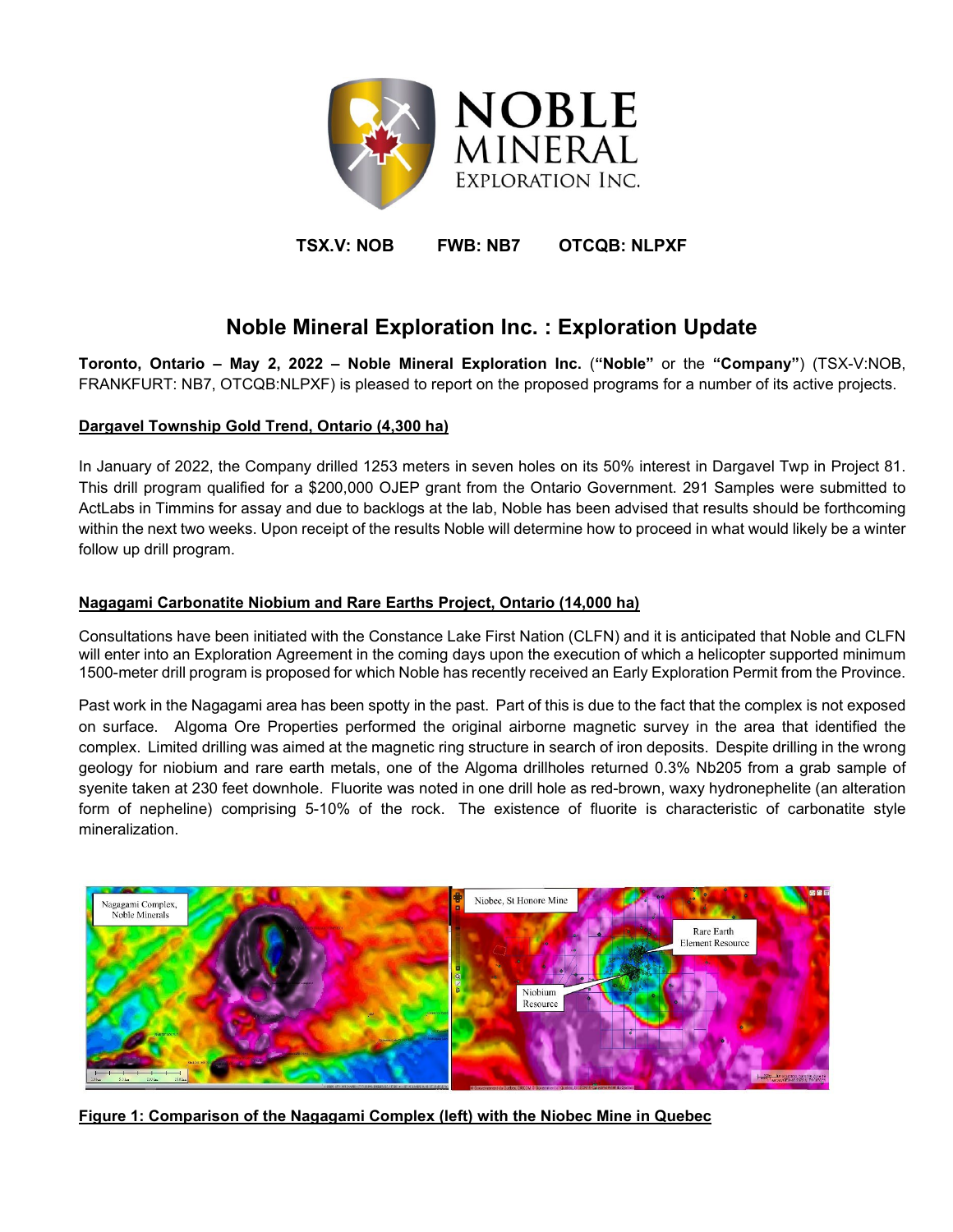### **The Cousineau Boulder Project (4,500 ha)**

In 2019 Ontario Geological Survey analyzed a sample from the 140kg boulder and determined that the boulder contained: 71.8% copper; 3.5% lead, 1.09% zinc; 252 g/T of silver, 3.79 g/T of gold; 4.43 g/T of palladium; and 2.22 g/T of platinum and consisted primarily of the mineral cuprite

During the Fall of 2021 Noble launched an exploration program on the property to in an effort to identify the source of the boulder. Basal till samples collected from two fence lines of hand auger holes, located about 100 m and 1 km north of the boulder location, produced 35 gold grains. These gold grains defined a southeast-northwest trending dispersion train that indicates they were transported southeast by a glacial transport from a source area located to the northwest. The dispersion train appears to begin near a northeast trending magnetic anomaly to the northwest of the property. The gold grains are predominantly reshaped (24) but also include modified (7) and pristine (4), supporting evidence of local source. The cost of the staking, sampling and assaying to date has been applied against the option costs.

Work will continue during the 2022 field season including a helicopter airborne survey, glacial till investigations and diamond drilling.



**Figure 2: The Cousineau Boulder cut in half.**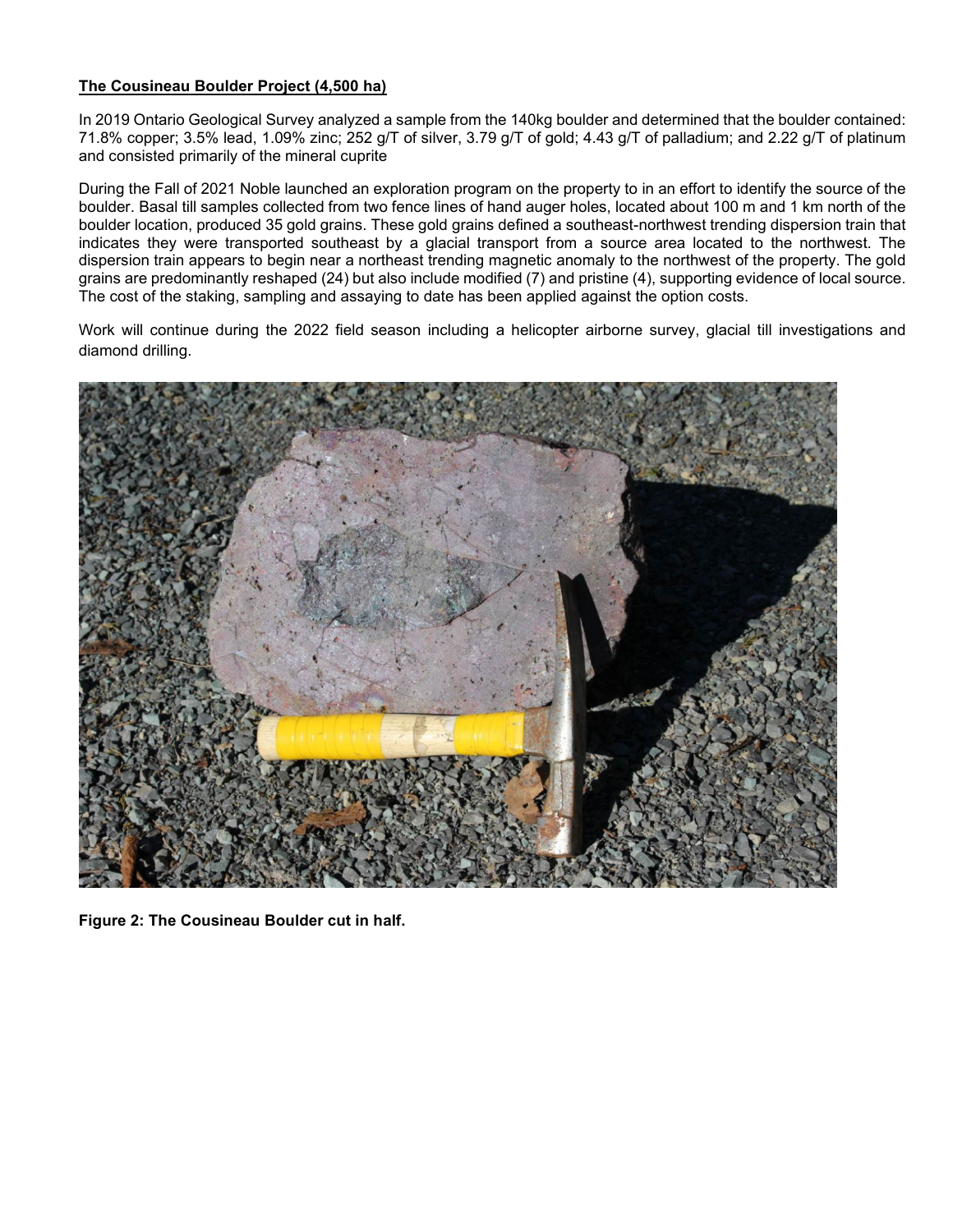## **Buckingham Graphite Project, Quebec (3,700 ha)**

A trenching program was initiated by a third party in 2014 based on airborne survey results and limited ground geophysics. Trenching verified that graphite mineralization was causing the detected electromagnetic anomaly. All samples returned graphite mineralized intersections with a best result of 8.2% Cg over 4.75\* meters, including 12.1% Cg over 1\* meter and 12.5% Cg over 3.5\* meters. Another trench was excavated about 75m NE of the first trench where one section yielded 21.6% Cg over 14.5\* meters and 16.8% Cg over 3.9\* meters. (\*True widths not known at this time)

In 2015, a 20-kilogram bulk sample was taken from Trench 22C and subjected to initial flotation testing for graphite. The bulk sample was submitted to a simple flotation test, without process optimization or chemical treatment, such as addition of acid leach or alkaline roast. The head grade obtained was 20.7% Cg and returned an overall combined flotation concentrate purity of 94.8%. The results of the testing indicated 32% of the flakes were large (+65 mesh) to jumbo (+28 mesh) in size and the purity obtained in these large fractions ranged from 94.8 to 96.1%.

The 2022 field work will be a two-phase program to include:

Phase 1

- Re-processing of airborne data from the 2013 survey
- Property visit to locate trenches, grab samples and drill hole collars
- Beep Mat survey to locate new graphite mineralization

Phase 2

● 2,000 meters of diamond drilling

#### **Island Pond Property Central Newfoundland (14,400 ha)**

The property, known as Island Pond, is located within an area of Central Newfoundland that is geologically mapped as a single unit of Cambrian-Ordovician siliclastic sediments trapped between a series of non-magnetic Devonian Plutons to the west and southeast. The plutons themselves are not considered to be of exploration interest but they could have altered the rocks around them. From the regional magnetic data, a strong magnetic trend exists within the siliclastics that is interpreted to be an unmapped volcanic intrusion. A preliminary structural interpretation, based solely on regional scale aeromagnetic surveys, suggests a multi-fold metamorphic history with a very high potential for repetition of stratigraphy within these newly staked claims. Spruce Ridge Resources (SHL) Foggy Pond Property, contiguous to the east, shows a similar magnetic feature. SHL has reported their preliminary interpretation indicating the possibility for a repetition of known copper and gold mineralization on a western limb. Preliminary interpretation of recently acquired high resolution magnetic data over Foggy Pond show localized magnetic anomalies that could be ophiolite slivers along a major northeast trending structure analogous to the Grub Line located just east of New Found Gold's high-grade gold discovery located approximately 75 km to the east.

Historic exploration on the Spruce Ridge Great Burnt and South Pond Property was found to contain economic concentrations of copper and possibly gold within volcanic rocks that intruded the siliclastic sediments. The magnetic trend at Island Pond is over 22 km in strike length and up to 3.5 km wide. This region of Newfoundland has received almost no exploration due to the thin but extensive overburden cover and lack of forest suitable for the logging industry (which would have resulted in a road infrastructure). Island Pond is contiguous to Spruce Ridge's recently staked Foggy Pond Property (see Spruce Ridge press release Dec-22-2021) and is located 14 km northwest of Spruce Ridge's South Pond gold-copper discovery and 56 km southeast of the historic Buchans high-grade zinc mine.

An airborne geophysical survey is scheduled for early summer.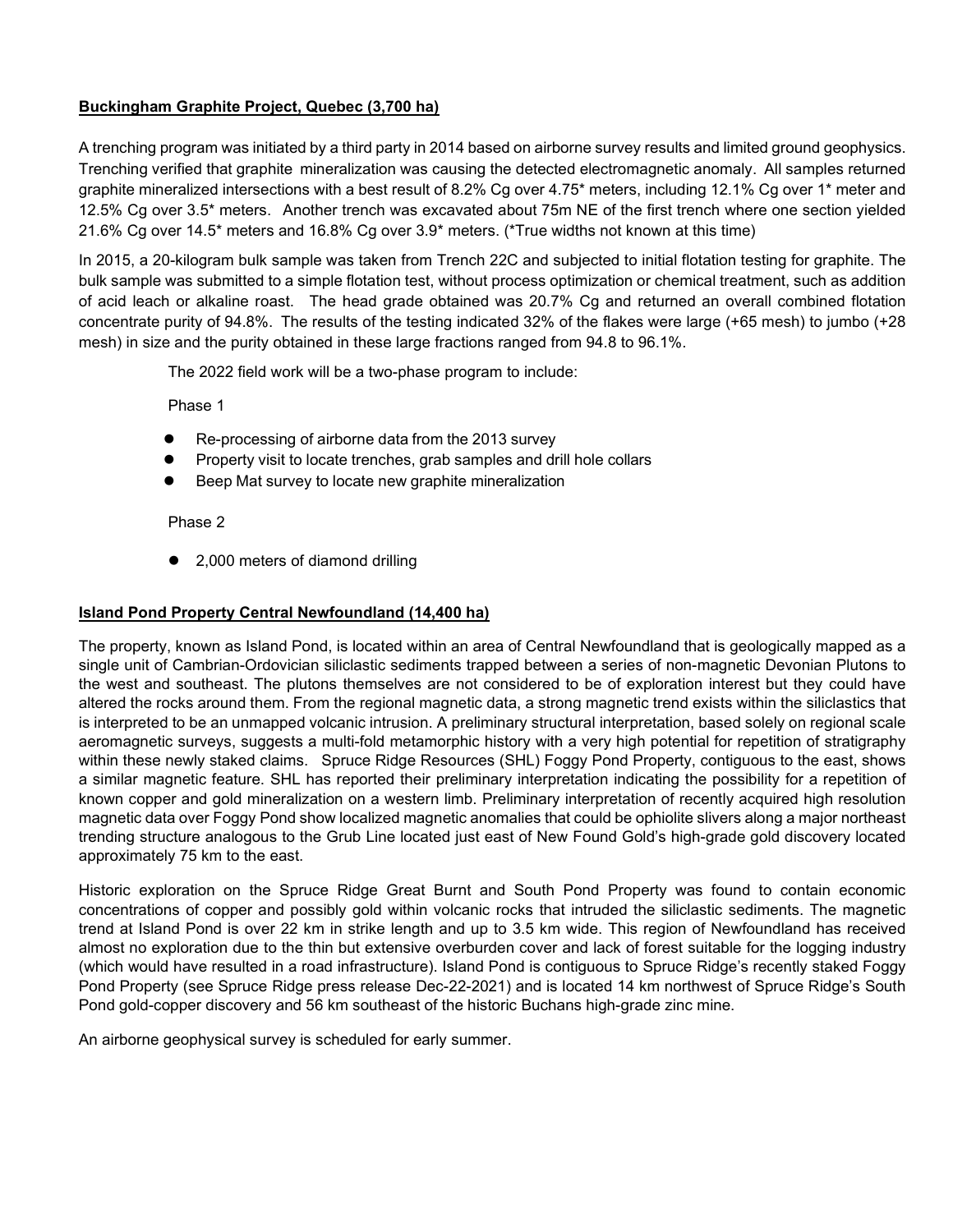#### **Cere Villebon, Quebec (483 ha)**

Drilling and resource estimates done by the Groupe La Fosse Platinum Inc., in 1987, evaluated a historical resource of **421,840 tonnes grading 0.52% copper, 0.72 % nickel and 1.08 g/t combined platinum-palladium** (Groupe La Fosse Platinum Inc., 1987 Annual Report). This estimate is historical in nature, non-compliant to NI 43-101 Mineral Resources and Mineral Reserves standards, and therefore should not be relied upon. A Qualified Person has not done sufficient work to classify the historical estimate as current mineral resources, and these estimates should only be considered as an indication of the mineral potential of the Property.

Diamond Drill Hole FV-87-1 drilled by LaFosse Platinum in 1987 into the North Zone intersected **27.38\* meters of 0.70% nickel, 0.68% copper, 0.23 g/t platinum, 0.64 g/t palladium and 0.08 g/t gold including 7.65\* meters of 0.94% nickel, 1.02% copper**.

\* Exact width not known at this time.

Future work will include a complete compilation of past drilling and a site visit to surface sample the zone and explore for additional mineralization.

#### **Laverlochere, Quebec (518 ha)**

The Laverlochere property is located on the southern part, of the east-west trending Belleterre-Angliers greenstone belt that is made up of an assemblage of sedimentary and volcanic rocks of Archaen age. Several Nickel-Copper-Platinum Group deposits and showings have been discovered in the Belleterre-Angliers greenstone belt. Approximately 30 km east of the Laverlochere property, the Kelly Lake property reportedly contains a deposit of 1.4 million tonnes of 0.7% Cu, 0.7 Ni, 1/3 g/t Pt+Pd and a potential for minor amounts of Cobalt and Rhenium and in the same general area, Blondeau Nickel has outlined a 227,000t deposit. Grading 0.45% Cu and 0.45% Ni. Historic exploration in the area has outlined four separate zones of Nickel- Copper-Platinum Group mineralization in gabbroic bodies interbedded in mafic to felsic volcanics (these reserves are 43-101 non-compliant and historic in nature).

On the Laverlochere property, historic trenching and drilling on the north shore of Lac Rousselot led to the discovery of a band of iron formation, striking N60°E. The iron formation is brecciated and contains pyrite-rich lenses and veinlets of quartz. A trench, approximately 1,080 m to the southeast of the iron formation, exposed a silica bearing that contains considerable veinlets or dike-like masses of quartz that are well mineralized with chalcopyrite and pyrite. A 1.8 by 3.0 m shaft was sunk on a 3 m long by 30 cm wide, mineralized quartz lense. The lense strikes northwest and cuts across N30°W striking sheared andesites. The mineralization is primarily chalcopyrite and a 30 cm sample across the quartz lense analyzed **0.57% copper and 2.6 g/t gold**.

In 1969, Inco drilled three holes under Lac Rousselot. Drillhole 32375 was drilled to a depth of 309 m and in the upper section (0 to 93.9 m) intersected mainly andesitic and gabbroic rocks that were locally, weakly mineralized in pyrite, pyrrhotite and chalcopyrite. The lower part of the hole (from 93.9 to 309 m) intersected serpentinized peridotite that was systematically analyzed for copper, nickel and cobalt. The analyses reportedly revealed a **214.7-meter mineralized interval grading 0.01% Copper, 0.29% Nickel and 0.02% Cobalt** (Exact width not known at this time).

Drill hole 32376, intersected mainly intermediate volcanics, gabbroic, and dioritic rocks down to 97.6 m that were weakly mineralized with pyrite, chalcopyrite and pyrrhotite. From 97.6 m to the bottom of the hole at 108.8 m peridotite was intersected. Eight samples of core from the gabbro, andesite and a chlorite bearing schist were analyzed for copper, nickel and zinc. Three were also analyzed for platinum and palladium and gave the following results for palladium of **0.12 g/t, 0.28 g/t and 0.31 g/t and for platinum 0.16 g/t, 0.37 g/t and 0.12 g/t**. The peridotite graded **0.02% Cu and 0.224% Ni over the 11.2-meter** interval (Exact width not known at this time).

Future work will include a complete compilation of past work and a property visit to identify historical and new mineralization on the property.